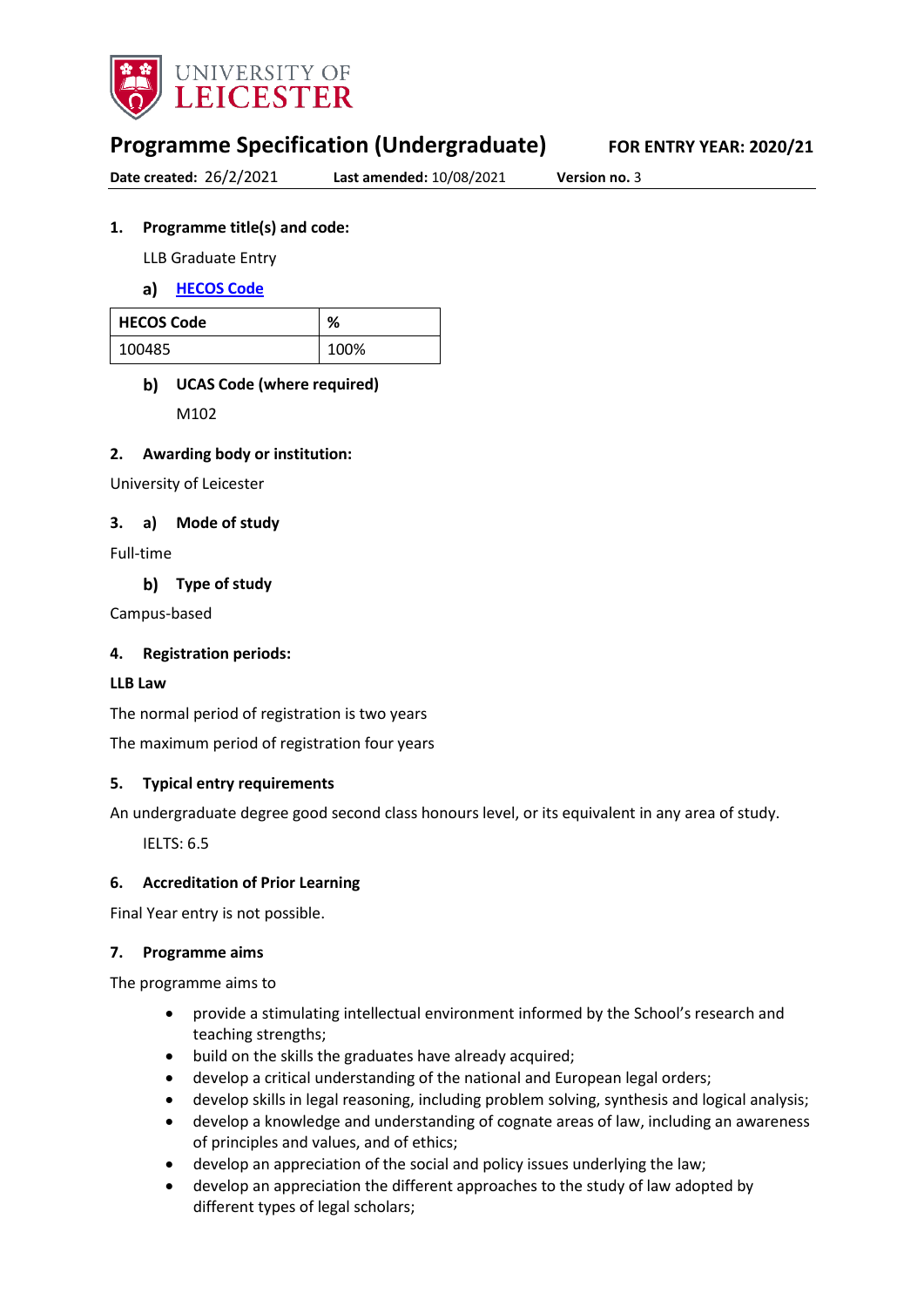- develop legal research skills;
- develop various transferable skills, particularly in oral and written communication, independent learning, including engagement with students' own personal and professional development and integrity, and information handling, including the ability to work with a range of data;
- equip students with subject-specific and transferable skills in preparation for employment not only in the legal profession, but also in a variety of highly skilled and analytical roles in business, finance, education, public policy, public service, social services in the UK and internationally.

#### **8. Reference points used to inform the programme specification**

- QAA Benchmarking Statement
- Framework for Higher Education Qualifications (FHEQ)
- UK Quality Code for Higher Education
- University Learning [Strategy](https://www2.le.ac.uk/offices/sas2/quality/learnteach)
- **[University Assessment Strategy](https://www2.le.ac.uk/offices/sas2/quality/learnteach)**
- University of Leicester Periodic Developmental Review Report
- External Examiners' reports (annual)
- United Nations Education for Sustainable Development Goals
- Student Destinations Data

#### **9. Programme Outcomes**

Unless otherwise stated, programme outcomes apply to all awards specified in 1. Programme title(s).

#### **Discipline specific knowledge and competencies**

i) Mastery of an appropriate body of knowledge

| <b>Intended Learning</b><br><b>Outcomes</b>                                                                                                              | <b>Teaching and Learning Methods</b>                                                                               | <b>How Demonstrated?</b>                                                                                                                                       |
|----------------------------------------------------------------------------------------------------------------------------------------------------------|--------------------------------------------------------------------------------------------------------------------|----------------------------------------------------------------------------------------------------------------------------------------------------------------|
| Demonstrate knowledge of<br>various cognate bodies of Law<br>and the principal features of the<br>national and European legal<br>institutions (BS2.4iv). | Lectures, tutorials, seminars,<br>directed study and independent<br>research across the whole range of<br>modules. | Essays, examinations, seminar<br>presentations and contributions to<br>tutorial discussions, all of which<br>involve problem solving and<br>discussion topics. |

#### ii) Understanding and application of key concepts and techniques

| <b>Intended Learning</b>                                                                                                                                                                                                                                                                             | <b>Teaching and Learning Methods</b>                                                                                 | <b>How Demonstrated?</b>                                                                                                                                       |
|------------------------------------------------------------------------------------------------------------------------------------------------------------------------------------------------------------------------------------------------------------------------------------------------------|----------------------------------------------------------------------------------------------------------------------|----------------------------------------------------------------------------------------------------------------------------------------------------------------|
| <b>Outcomes</b>                                                                                                                                                                                                                                                                                      |                                                                                                                      |                                                                                                                                                                |
| Demonstrate awareness of and<br>be able to show understanding<br>through explaining a substantial<br>range of major concepts,<br>principles and rules of law and<br>the legal institutions, values of<br>law and justice and of ethics, as<br>well as theories and context (BS<br>$2.4$ iii and iv). | Lectures, tutorials, seminars,<br>directed reading and independent<br>research across the whole range of<br>modules. | Essays, examinations, seminar<br>presentations and contributions to<br>tutorial discussions, all of which<br>involve problem solving and<br>discussion topics. |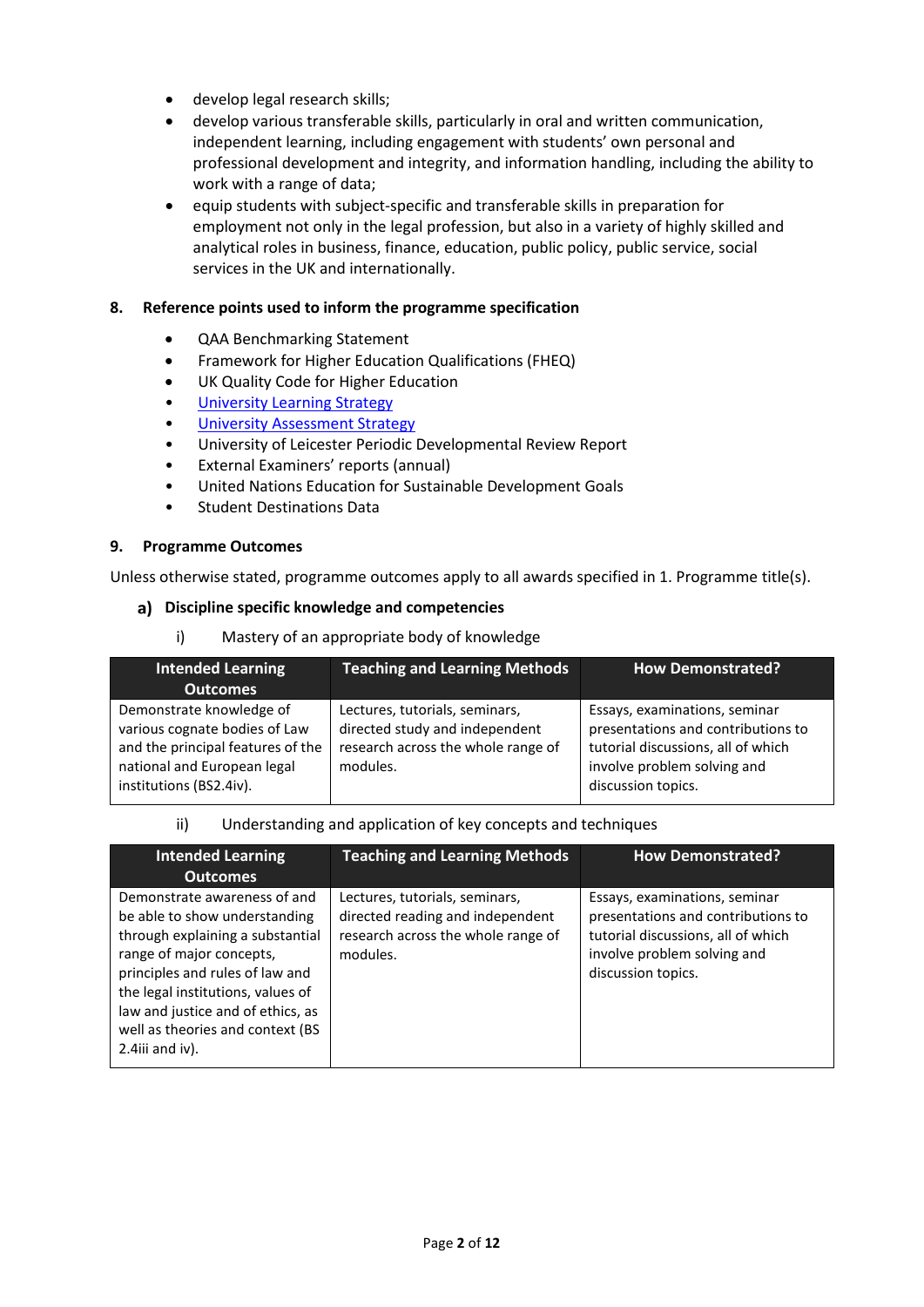## iii) Critical analysis of key issues

| <b>Intended Learning</b><br><b>Outcomes</b>                                                                                                                                                                                                                                                                                                                                                                                                           | <b>Teaching and Learning Methods</b>                                                                                 | <b>How Demonstrated?</b>                                                                                                                                       |
|-------------------------------------------------------------------------------------------------------------------------------------------------------------------------------------------------------------------------------------------------------------------------------------------------------------------------------------------------------------------------------------------------------------------------------------------------------|----------------------------------------------------------------------------------------------------------------------|----------------------------------------------------------------------------------------------------------------------------------------------------------------|
| Demonstrate intellectual<br>independence including the<br>ability to analyse, synthesise,<br>critically assess and evaluate<br>doctrinal and policy issues in<br>the substantive and theoretical<br>legal subjects studied (BS2.4ix).<br>The ability to ask and answer<br>cogent questions and identify<br>gaps in own knowledge (BS2.4i).<br>This includes the ability to<br>recognise ambiguity and deal<br>with uncertainty in law<br>(BS2.4viii). | Lectures, tutorials, seminars,<br>directed reading and independent<br>research across the whole range of<br>modules. | Essays, examinations, seminar<br>presentations and contributions to<br>tutorial discussions, all of which<br>involve problem solving and<br>discussion topics. |

iv) Clear and concise presentation of material

| <b>Intended Learning</b><br><b>Outcomes</b>                                                                                                        | <b>Teaching and Learning Methods</b>                                                                                 | <b>How Demonstrated?</b>                                                                                                                                       |
|----------------------------------------------------------------------------------------------------------------------------------------------------|----------------------------------------------------------------------------------------------------------------------|----------------------------------------------------------------------------------------------------------------------------------------------------------------|
| Demonstrate the ability to<br>communicate orally and in<br>writing, knowledge, legal<br>reasoning and the awareness of<br>policy issues (BS2.4xi). | Lectures, tutorials, seminars,<br>directed reading and independent<br>research across the whole range of<br>modules. | Essays, examinations, seminar<br>presentations and contributions to<br>tutorial discussions, all of which<br>involve problem solving and<br>discussion topics. |
| Demonstrate the ability to<br>present coherent arguments<br>based on research and personal<br>synthesis of material.                               | Lectures, tutorials, seminars,<br>directed reading and independent<br>research across the whole range of<br>modules. | Essays, examinations, seminar<br>presentations and contributions to<br>tutorial discussions, all of which<br>involve problem solving and<br>discussion topics. |

# v) Critical appraisal of evidence with appropriate insight

| <b>Intended Learning</b><br><b>Outcomes</b>                                                                                                                                                                                                             | <b>Teaching and Learning Methods</b>                                                                                 | <b>How Demonstrated?</b>                                                                                                                                       |
|---------------------------------------------------------------------------------------------------------------------------------------------------------------------------------------------------------------------------------------------------------|----------------------------------------------------------------------------------------------------------------------|----------------------------------------------------------------------------------------------------------------------------------------------------------------|
| Demonstrate the ability to use<br>primary and secondary legal<br>and other sources to present<br>reasoned and critical analyses<br>and arguments including the<br>ability to recognise ambiguity<br>and deal with uncertainty in law<br>$(BS2.4viii)$ . | Lectures, tutorials, seminars,<br>directed reading and independent<br>research across the whole range of<br>modules. | Essays, examinations, seminar<br>presentations and contributions to<br>tutorial discussions, all of which<br>involve problem solving and<br>discussion topics. |
| Demonstrate the ability to<br>present coherent arguments<br>based on research and personal<br>synthesis of material.                                                                                                                                    | Lectures, tutorials, seminars,<br>directed reading and independent<br>research across the whole range of<br>modules  | Essays, examinations, seminar<br>presentations and contributions to<br>tutorial discussions, all of which<br>involve problem solving and<br>discussion topics  |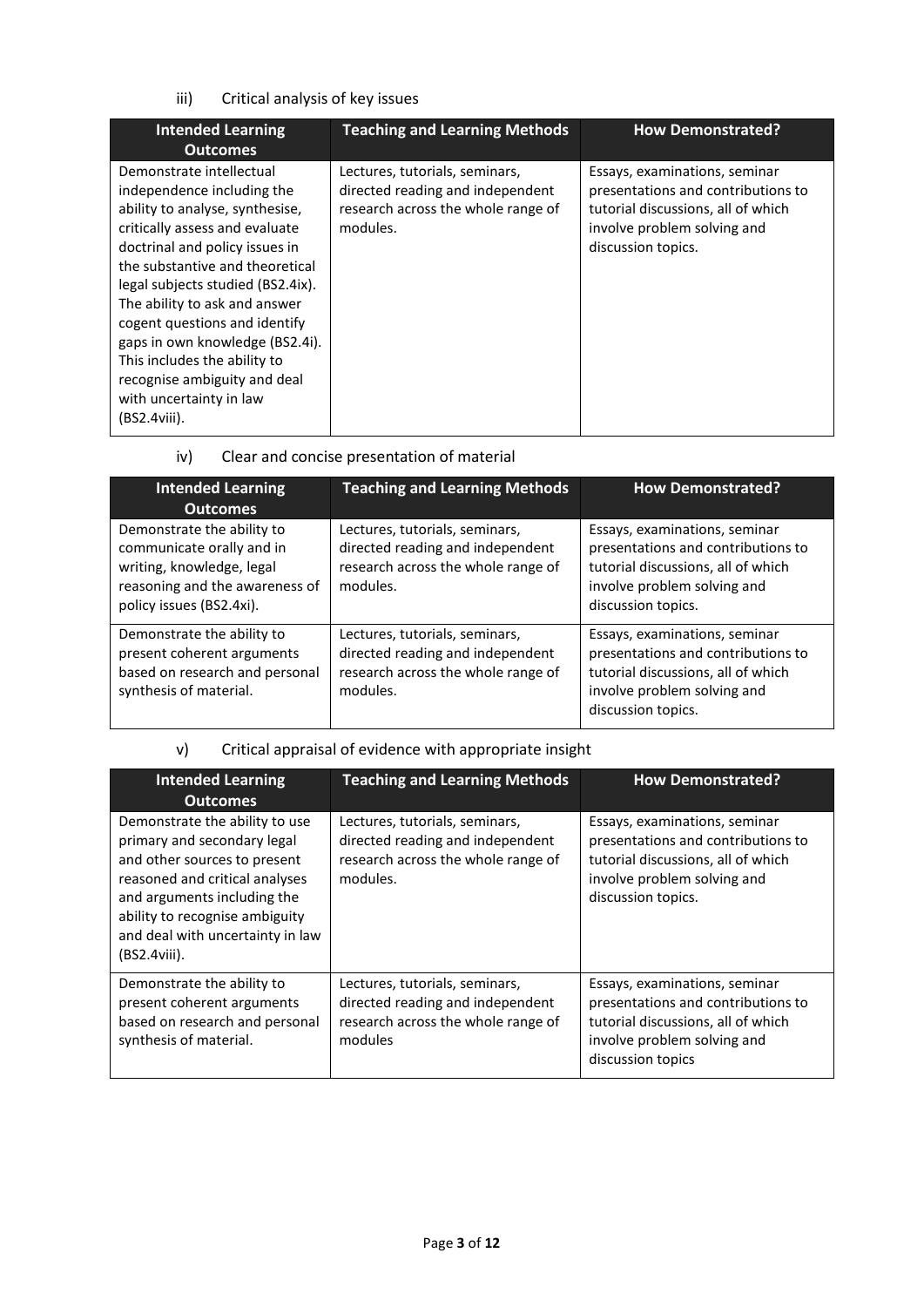vi) Other discipline specific competencies

| <b>Intended Learning</b><br><b>Outcomes</b>                                                                                                                                                                                                                                                                                                                                       | <b>Teaching and Learning Methods</b>                                              | <b>How Demonstrated?</b>                                                                   |
|-----------------------------------------------------------------------------------------------------------------------------------------------------------------------------------------------------------------------------------------------------------------------------------------------------------------------------------------------------------------------------------|-----------------------------------------------------------------------------------|--------------------------------------------------------------------------------------------|
| Demonstrate the ability to<br>conduct independent legal<br>research using library resources<br>and legal databases. This<br>includes the accurate<br>identification of issues which<br>require researching, retrieval<br>and evaluation of accurate,<br>current and relevant<br>information from a range of<br>appropriate sources, including<br>primary legal sources (BS2.4vi). | Written work; and preparation for<br>seminars and tutorials, directed<br>reading. | Assessed coursework, seminar<br>presentations and contribution to<br>tutorial discussions. |

# **Transferable skills**

## i) Oral communication

| <b>Intended Learning</b>                                                                                                                                                                          | <b>Teaching and Learning Methods</b>                                                                      | <b>How Demonstrated?</b>                                                                                           |
|---------------------------------------------------------------------------------------------------------------------------------------------------------------------------------------------------|-----------------------------------------------------------------------------------------------------------|--------------------------------------------------------------------------------------------------------------------|
| <b>Outcomes</b>                                                                                                                                                                                   |                                                                                                           |                                                                                                                    |
| Display the ability to present<br>reasoned arguments with<br>clarity and coherence, and<br>where requested respond to<br>questions and instructions in<br>relation to legal matters<br>(BS2.4xi). | Seminars, tutorials, group work,<br>individual consultations with staff<br>and feedback on presentations. | Oral communication skills are<br>demonstrated and provided with<br>feedback in tutorials/seminars in<br>Leicester. |

ii) Written communication

| <b>Intended Learning</b><br><b>Outcomes</b>                                                                                                                                                                                                                       | <b>Teaching and Learning Methods</b>                                                                                                                                                                                                                         | <b>How Demonstrated?</b>                                                                                    |
|-------------------------------------------------------------------------------------------------------------------------------------------------------------------------------------------------------------------------------------------------------------------|--------------------------------------------------------------------------------------------------------------------------------------------------------------------------------------------------------------------------------------------------------------|-------------------------------------------------------------------------------------------------------------|
| Demonstrate the ability to write<br>in a suitable academic style;<br>and where required respond to<br>questions and instructions; to<br>be critical and analytical; and to<br>present data clearly in written<br>forms of communication<br>$(BS2.4ix$ and $xi)$ . | Provision of writing guides,<br>supervisions, formative coursework,<br>preparation for seminars/tutorials,<br>problem-solving exercises,<br>independent research, individual<br>consultations with staff and<br>feedback on coursework and<br>assessed work. | Assessed coursework, essay-based<br>examinations, dissertation, group<br>projects, and critical commentary. |

# iii) Information technology

| <b>Intended Learning</b><br><b>Outcomes</b>                                                                                                   | <b>Teaching and Learning Methods</b>                                                                                                                                                                                                  | <b>How Demonstrated?</b>                                                                                                                                                                               |
|-----------------------------------------------------------------------------------------------------------------------------------------------|---------------------------------------------------------------------------------------------------------------------------------------------------------------------------------------------------------------------------------------|--------------------------------------------------------------------------------------------------------------------------------------------------------------------------------------------------------|
| Demonstrate the ability to use<br>the internet, specific electronic<br>information retrieval systems,<br>use of new learning<br>technologies. | Support is provided by the Law<br>School staff and open access<br>computer facilities are available to<br>all students. Computer practical<br>classes, use of discussion boards and<br>wikis on Blackboard, and<br>independent study. | Students are expected to word<br>process their written work.<br>Essays, online discussion forums,<br>technology-based exercises,<br>problem-based exercises and other<br>forms of assessed coursework. |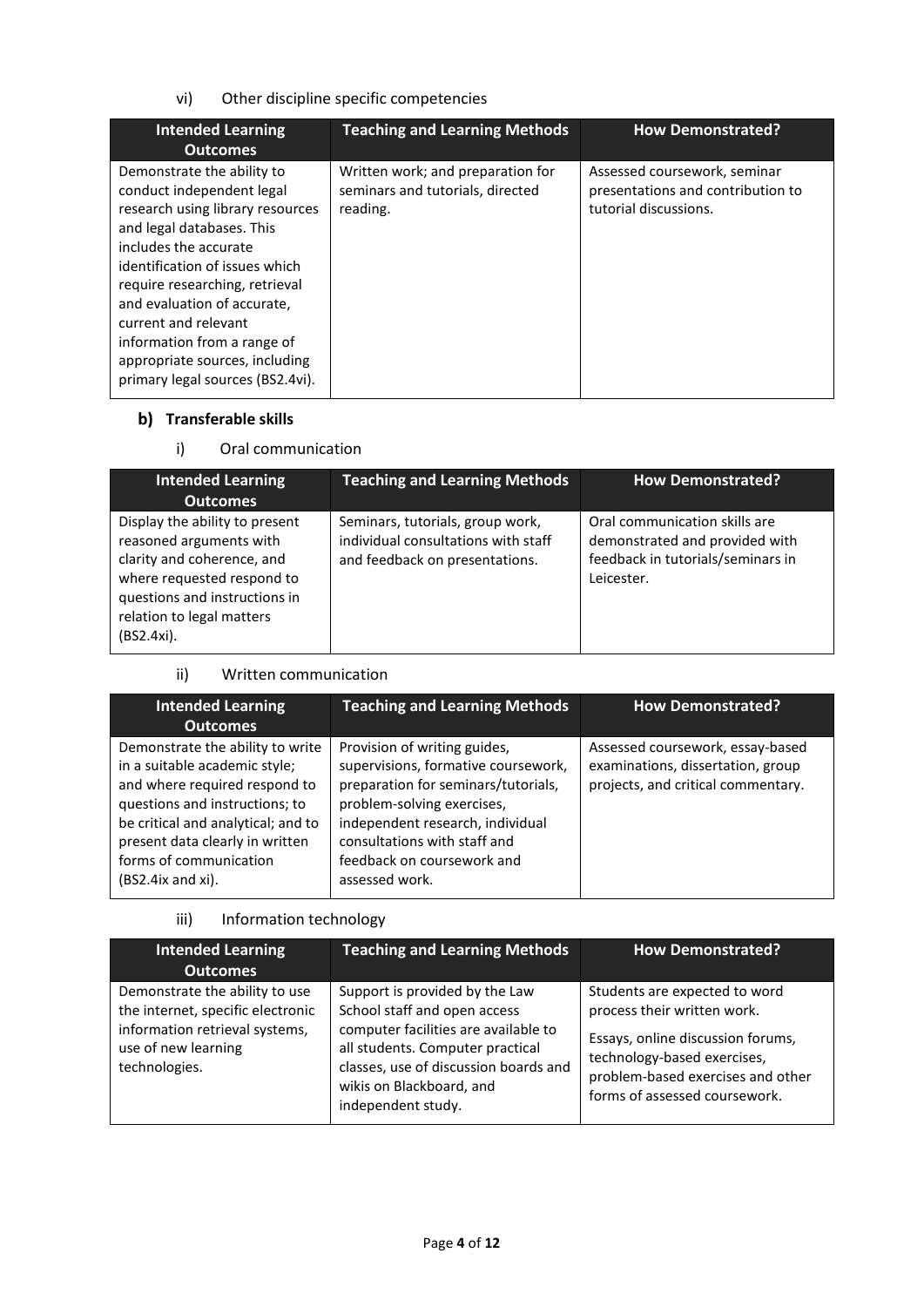| <b>Intended Learning</b><br><b>Outcomes</b>                                                                                                                                   | <b>Teaching and Learning Methods</b>                                                                                                                                                                                                  | <b>How Demonstrated?</b>                                                                                                                                                                               |
|-------------------------------------------------------------------------------------------------------------------------------------------------------------------------------|---------------------------------------------------------------------------------------------------------------------------------------------------------------------------------------------------------------------------------------|--------------------------------------------------------------------------------------------------------------------------------------------------------------------------------------------------------|
| To be able to produce a word-<br>processed essay or other text in<br>accordance with a standard<br>template.                                                                  | Support is provided by the Law<br>School staff and open access<br>computer facilities are available to<br>all students. Computer practical<br>classes, use of discussion boards and<br>wikis on Blackboard, and<br>independent study. | Students are expected to word<br>process their written work.<br>Essays, online discussion forums,<br>technology-based exercises,<br>problem-based exercises and other<br>forms of assessed coursework. |
| Use IT effectively to support<br>their studies including use of IT<br>for bibliographic and archive<br>searches, data analysis and<br>written/visual presentation of<br>work. | Support is provided by the Law<br>School staff and open access<br>computer facilities are available to<br>all students. Computer practical<br>classes, use of discussion boards and<br>wikis on Blackboard, and<br>independent study. | Students are expected to word<br>process their written work.<br>Essays, online discussion forums,<br>technology-based exercises,<br>problem-based exercises and other<br>forms of assessed coursework. |

# iv) Numeracy

| <b>Intended Learning</b><br><b>Outcomes</b>                                                                                                                                                                                                  | <b>Teaching and Learning Methods</b>                                                                                                                                                                                | <b>How Demonstrated?</b>                                                                                                              |
|----------------------------------------------------------------------------------------------------------------------------------------------------------------------------------------------------------------------------------------------|---------------------------------------------------------------------------------------------------------------------------------------------------------------------------------------------------------------------|---------------------------------------------------------------------------------------------------------------------------------------|
| Demonstrate the ability to<br>analyse, interpret and present<br>relevant data, including textual,<br>numerical and statistical, using<br>statistical and graphical<br>techniques; to make simple<br>mathematical calculations<br>(BS2.4vii). | The use of basic statistics and the<br>ability to make simple mathematical<br>calculations are included in a<br>number of modules and are<br>developed in lectures, tutorials and<br>written work in those modules. | Essays, examinations, tutorials,<br>technology-based exercises,<br>problem-based exercises and other<br>forms of assessed coursework. |

# v) Team working

| <b>Intended Learning</b><br><b>Outcomes</b>                                                                                                             | <b>Teaching and Learning Methods</b>                                                                                                                                                                                                                                                                          | <b>How Demonstrated?</b>                                                                                                                        |
|---------------------------------------------------------------------------------------------------------------------------------------------------------|---------------------------------------------------------------------------------------------------------------------------------------------------------------------------------------------------------------------------------------------------------------------------------------------------------------|-------------------------------------------------------------------------------------------------------------------------------------------------|
| Demonstrate the ability to work<br>in a group as a participant who<br>contributes effectively to the<br>group task including<br>collaborative planning. | Students are expected to<br>collaborate as part of tutorial<br>preparation. In some modules,<br>students are required to engage in a<br>group exercise in a tutorial.<br>Students are given the opportunity<br>to participate in the team<br>competitions of mooting, client<br>interviewing and negotiation. | Group work assignments and/or<br>project work, tutorial activities and<br>Blackboard exercises; willingness to<br>work collaboratively (BS2.4i) |

# vi) Problem solving

| <b>Intended Learning</b><br><b>Outcomes</b>                                                                                                             | <b>Teaching and Learning Methods</b>                                 | <b>How Demonstrated?</b>                                                                                                              |
|---------------------------------------------------------------------------------------------------------------------------------------------------------|----------------------------------------------------------------------|---------------------------------------------------------------------------------------------------------------------------------------|
| Demonstrate the ability to<br>apply knowledge to situations<br>of varying complexity and to<br>provide solutions to actual or<br>hypothetical problems. | Lectures, tutorials, team problem<br>solving exercises and seminars. | Essays, examinations, tutorials,<br>technology-based exercises,<br>problem-based exercises and other<br>forms of assessed coursework. |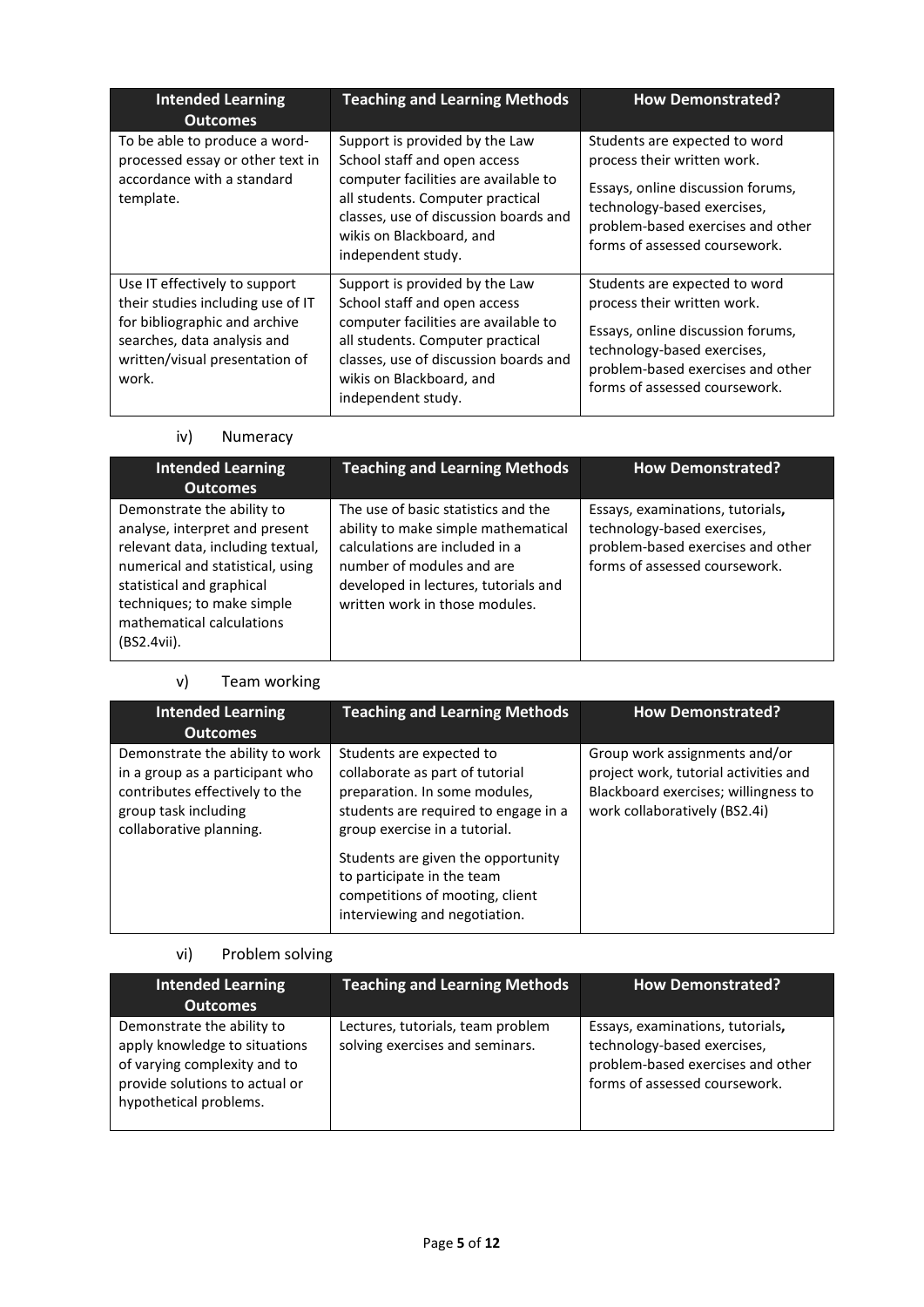### vii) Information handling

| <b>Intended Learning</b><br><b>Outcomes</b>                                                                       | <b>Teaching and Learning Methods</b>                   | <b>How Demonstrated?</b>                             |
|-------------------------------------------------------------------------------------------------------------------|--------------------------------------------------------|------------------------------------------------------|
| Demonstrate the ability,<br>through directed and<br>independent study, to gather,<br>analyse and deploy material. | Lectures, tutorials and seminars,<br>directed reading. | Tutorials, seminars, coursework and<br>examinations. |

#### viii) Skills for lifelong learning

| <b>Intended Learning</b><br><b>Outcomes</b>                                                                                                                                                                                                                                                                                                                                                                                                                                                                                                                                                                                                                                                                                                                                                                                              | <b>Teaching and Learning Methods</b>                                                                                                                                                                                                                                                                                                                                                                                                    | <b>How Demonstrated?</b>                                                                                                                                                                                                                                                                                                                                                                                                                                                                                                |
|------------------------------------------------------------------------------------------------------------------------------------------------------------------------------------------------------------------------------------------------------------------------------------------------------------------------------------------------------------------------------------------------------------------------------------------------------------------------------------------------------------------------------------------------------------------------------------------------------------------------------------------------------------------------------------------------------------------------------------------------------------------------------------------------------------------------------------------|-----------------------------------------------------------------------------------------------------------------------------------------------------------------------------------------------------------------------------------------------------------------------------------------------------------------------------------------------------------------------------------------------------------------------------------------|-------------------------------------------------------------------------------------------------------------------------------------------------------------------------------------------------------------------------------------------------------------------------------------------------------------------------------------------------------------------------------------------------------------------------------------------------------------------------------------------------------------------------|
| Demonstrate the ability to<br>reflect on their learning, to<br>acknowledge and correct<br>errors, to identify gaps in own<br>knowledge, and to make<br>effective use of feedback<br>(BS2.4xii).<br>The development of<br>transferable skills.<br>The ability to plan and<br>undertake tasks in area of law<br>studied.<br>Demonstrate the ability to<br>undertake independent<br>research; to demonstrate the<br>ability to show intellectual<br>independence through the<br>completion of tasks and the<br>analysing of questions; to<br>demonstrate the capacity for<br>time management; and to<br>demonstrate the capacity for<br>independent study, self-<br>organisation, and self-approval<br>(BS2.4i,ii,vi).<br>Demonstrate engagement with<br>own personal and professional<br>development and academic<br>integrity (BS2.4xii). | Career advice, including on the legal<br>profession and postgraduate study.<br>Guidance through seminars,<br>consultations and structured<br>feedback sessions to assist planning<br>for personal and educational<br>development.<br>Career development guidance from<br>the School's Careers Tutors,<br>structured sessions with the Career<br>Development Service.<br>Provision of information and<br>guidance on OSCOLA referencing. | The progressive nature of modules<br>from year to year and the<br>corresponding assessment of them<br>and of the programme as a whole.<br>Successful completion of assessment<br>for each module studied.<br>Graduate surveys.<br>Via the award of the Employability<br>Certificate (Leicester Award) or<br>through exercises in classes relating<br>to career planning, volunteering,<br>interview techniques, CV writing,<br>preparing applications and<br>marketing.<br>Completion of online Plagiarism<br>Tutorial. |

#### **10. Progression points**

This programme follows the standard scheme of award and classification set out in Senate [Regulation 5,](https://eur03.safelinks.protection.outlook.com/?url=http%3A%2F%2Fwww2.le.ac.uk%2Foffices%2Fsas2%2Fregulations%2Fdocuments%2Fsenatereg5-undergraduates.pdf&data=02%7C01%7Ckm347%40leicester.ac.uk%7Cc35d8264a032488d8b8d08d735e46b95%7Caebecd6a31d44b0195ce8274afe853d9%7C0%7C0%7C637037127476896773&sdata=Scg%2FwW6wnsgfdwg1oJxylOVpJWmuW2u5GzVd4EGguPM%3D&reserved=0) with one exception. The Quality and Standards Sub Committee has approved a dispensation from SR 5.32 for the purposes of this programme. Under this dispensation student are required to achieve 40% in modules to the value of 195 credits or greater.

Students are required to complete 120 credits of taught modules delivered over two semesters each academic year (a total of 60 credits must be studied in each semester). Legal foundation modules must be passed at 40%.

## **Course transfers**

1. Students who have passed the first year examinations for the degree of Bachelor of Laws Graduate Entry in Law may, in exceptional circumstances, on the approval of the Head of School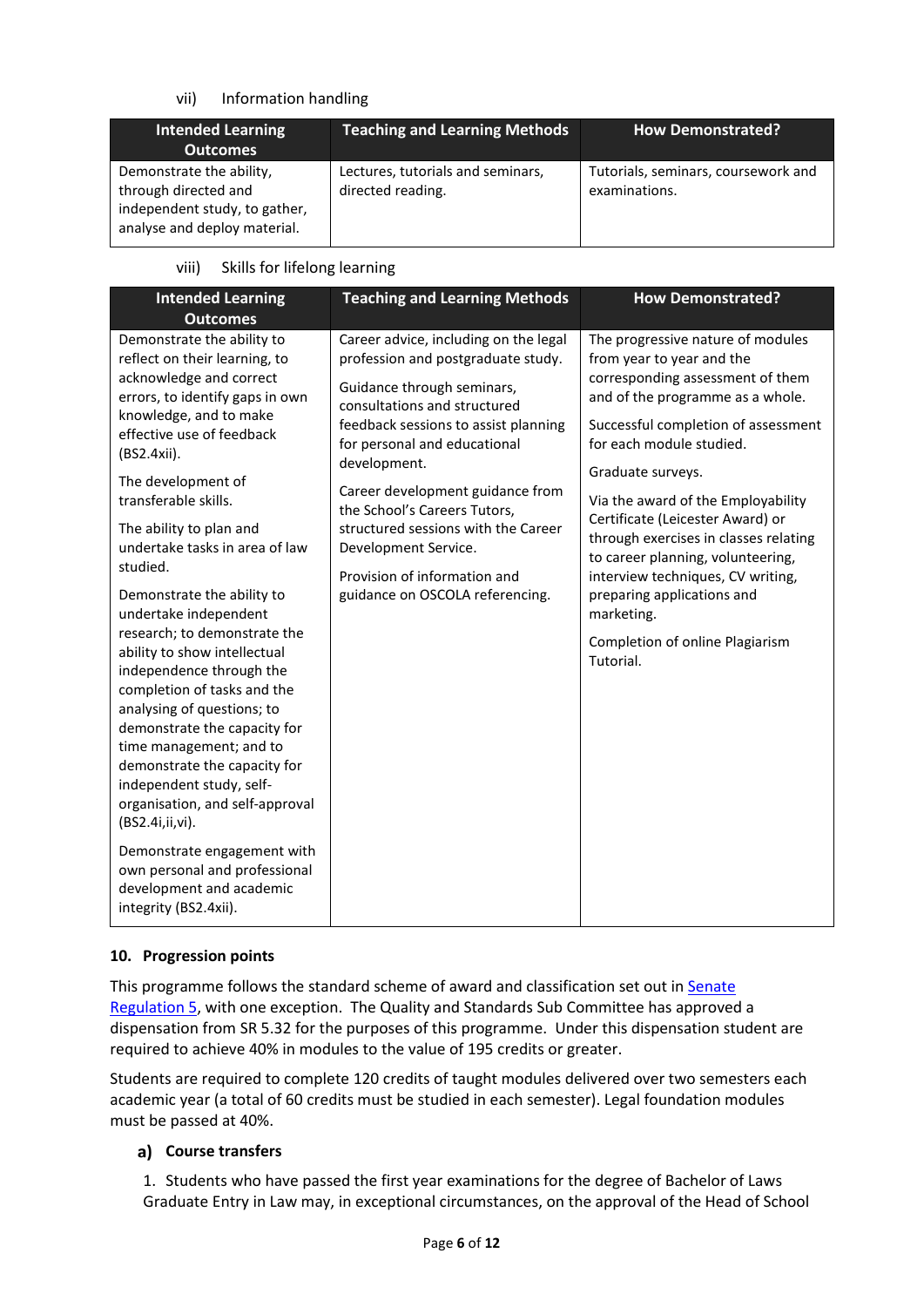transfer into the second year of the course for the degree of Bachelor of Laws in Law at the University of Leicester.

2. Students who have passed the final year (year 2) examinations for the degree of Bachelor of Laws Graduate Entry in Law may, in exceptional circumstances, on the approval of the Head of School transfer into the final year of the course for the degree of Bachelor of Laws in Law at the University of Leicester. Students are not permitted to choose options already studied in year 2.

3. Students permitted under paragraph 1 or paragraph 2 to transfer from the Bachelor of Laws Graduate Entry degree to the degree of Bachelor of Laws will be subject to the scheme of assessment for that degree.

In cases where a student has failed to meet a requirement to progress, he or she will be required to withdraw from the course.

## **11. Criteria for award and classification**

This programme follows the standard scheme of undergraduate award and classification set out in [Senate Regulations](http://www.le.ac.uk/senate-regulations) – see the version of *Senate Regulation 5 governing undergraduate programmes* relevant to the year of entry. Note: legal foundation modules must be passed at 40%.

#### **12. Special features**

The LLB Graduate Entry provides an opportunity for graduates of another discipline (i.e. not law) to achieve a degree in law over two years, which constitutes a qualifying law degree for the purpose of exemption from the first stage of professional training in England and Wales. Such a qualification is also exportable. These students will be more mature and have a broader range of skills and knowledge from their previous educational experience, adding to the quality and diversity of the overall student body. The target market includes Home/EU graduates and international graduates wishing to undertake an LLB rather than the one year conversion course. This is a most effective method of conversion of non-law graduates to the equivalent of law graduate status.

#### **13. Indications of programme quality**

- Performance in the National Student Survey
- External examiners' reports
- Degree results and career destination statistics
- Annual Development Review reports
- Periodic Development Review reports
- Peer review of teaching and peer review of marking exercises
- Student-Staff Committee feedback
- Module Feedback

## **14. External Examiner(s) reports**

The details of the External Examiner(s) for this programme and the most recent External Examiners' reports for this programme can be found at [exampapers@Leicester](https://exampapers.le.ac.uk/) [log-in required]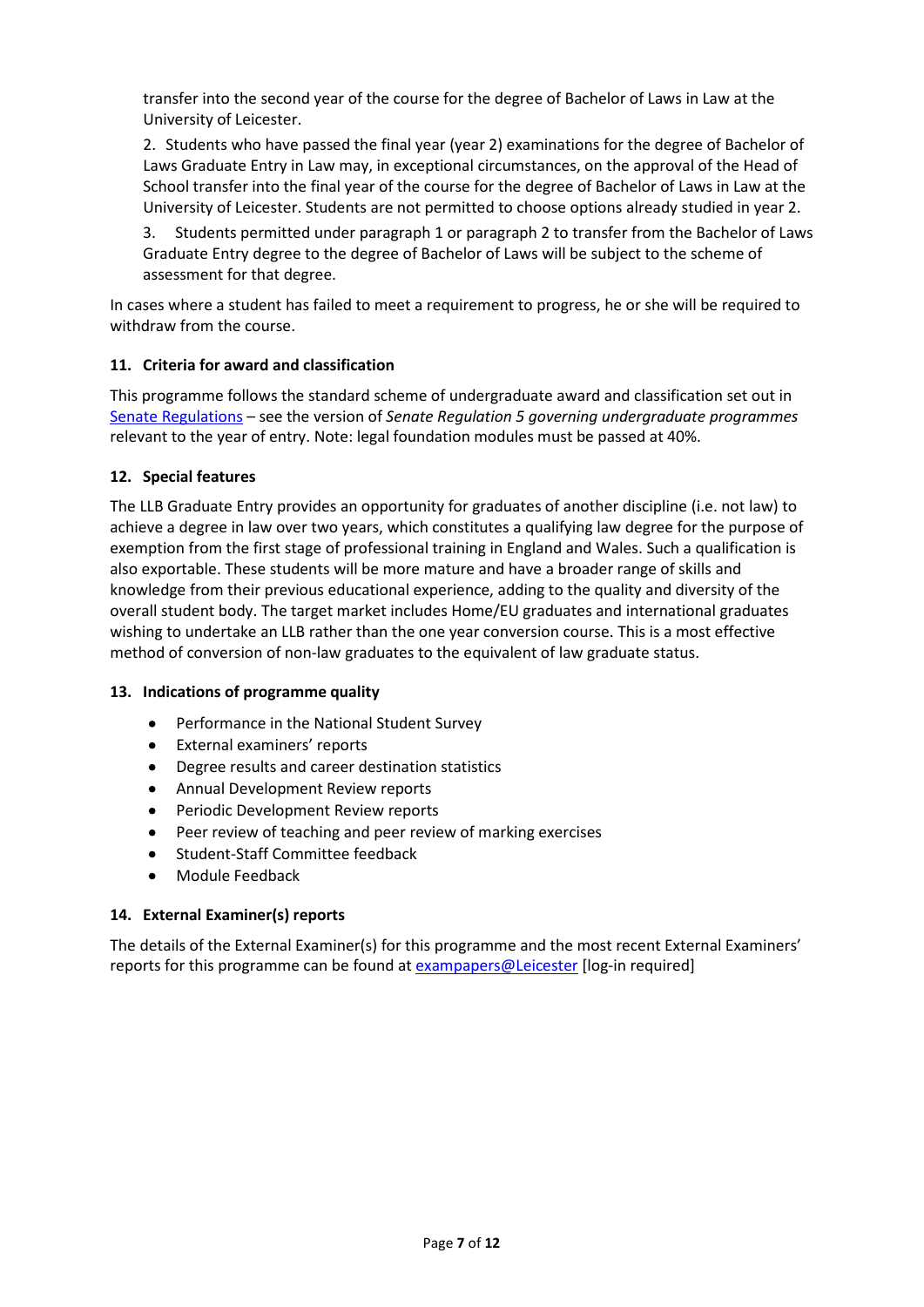

# **Programme Specification (Undergraduate) FOR ENTRY YEAR: 2020/21**

**Date created:** 26/2/2021 **Last amended:** 10/08/2021 **Version no.** 3

# **Appendix 1: Programme structure (programme regulations)**

The University regularly reviews its programmes and modules to ensure that they reflect the current status of the discipline and offer the best learning experience to students. On occasion, it may be necessary to alter particular aspects of a course or module.

LLB Graduate Entry

**Level 5/Year 1 2020/21**

Credit breakdown

| <b>Status</b> | <b>Year long</b> | Semester 1 | Semester 2 |
|---------------|------------------|------------|------------|
| Core          | 90 credits       | 15 credits | 15 credits |
| Optional      | n/a              | n/a        | n/a        |

120 credits in total

### Core modules

| Delivery period  | Code   | <b>Title</b>                                      | <b>Credits</b> |
|------------------|--------|---------------------------------------------------|----------------|
| Year long        | LW2120 | Constitutional and Administrative Law (Advanced)* | 30 credits     |
| Year long        | LW2130 | Contract Law (Advanced)*                          | 30 credits     |
| Year long        | LW2410 | The Law of Tort (Advanced)*                       | 30 credits     |
| Sem 1            | LW2171 | Analysing Law (Advanced)                          | 15 credits     |
| Sem <sub>2</sub> | LW2172 | Law, Justice and Society (Advanced)               | 15 credits     |

\*Legal Foundation modules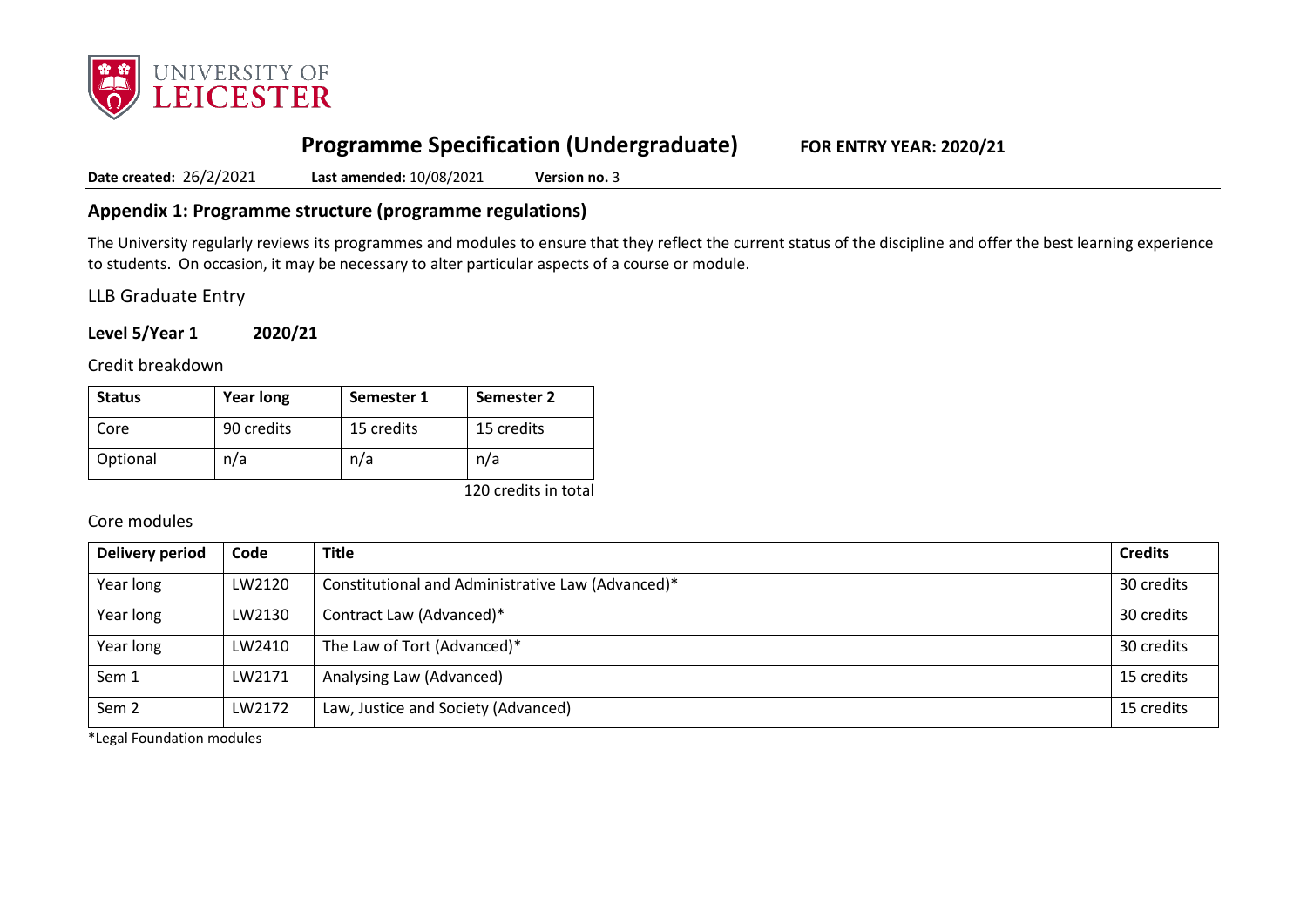# **Level 6/Year 2 2021/22**

# Credit breakdown

| <b>Status</b> | <b>Year long</b> | Semester 1 | Semester 2 |
|---------------|------------------|------------|------------|
| Core          | 90 credits       | n/a        | n/a        |
| Optional      | 30 credits       | 15 credits | 15 credits |

120 credits in total

# Core modules

| Delivery period | Code   | <b>Title</b>                  | <b>Credits</b> |
|-----------------|--------|-------------------------------|----------------|
| Year long       | LW3220 | Criminal Law (Advanced)*      | 30 credits     |
| Year long       | LW3370 | Equity and Trusts (Advanced)* | 30 credits     |
| Year long       | LW3392 | Land Law (Advanced)*          | 30 credits     |

\*Legal Foundation modules

# Optional modules

| <b>Delivery period</b> | Code   | <b>Title</b>                                              | <b>Credits</b> |
|------------------------|--------|-----------------------------------------------------------|----------------|
| Year long              | LW3240 | Legal Foundations of the European Union (Advanced)*       | 30 credits     |
| Semester 1             | LW3242 | Legal Foundations of the European Union (Advanced)*       | 15 credits     |
| Semester 2             | LW3182 | Canadian Constitutional Law^                              | 15 credits     |
| Semester 2             | LW3293 | Clinical Legal Skills                                     | 15 credits     |
| Semester 2             | LW3511 | Wills and the Administration of Estates                   | 15 credits     |
| Semester 2             | LW3531 | Gender, Sexuality and the Law                             | 15 credits     |
| Semester 2             | LW3571 | <b>Dispute Resolution</b>                                 | 15 credits     |
| Semester 2             | LW3592 | <b>Criminal Justice: Prosecutions and Criminal Trials</b> | 15 credits     |

\*Legal Foundation modules ^only available to students who intend to practice law in Canada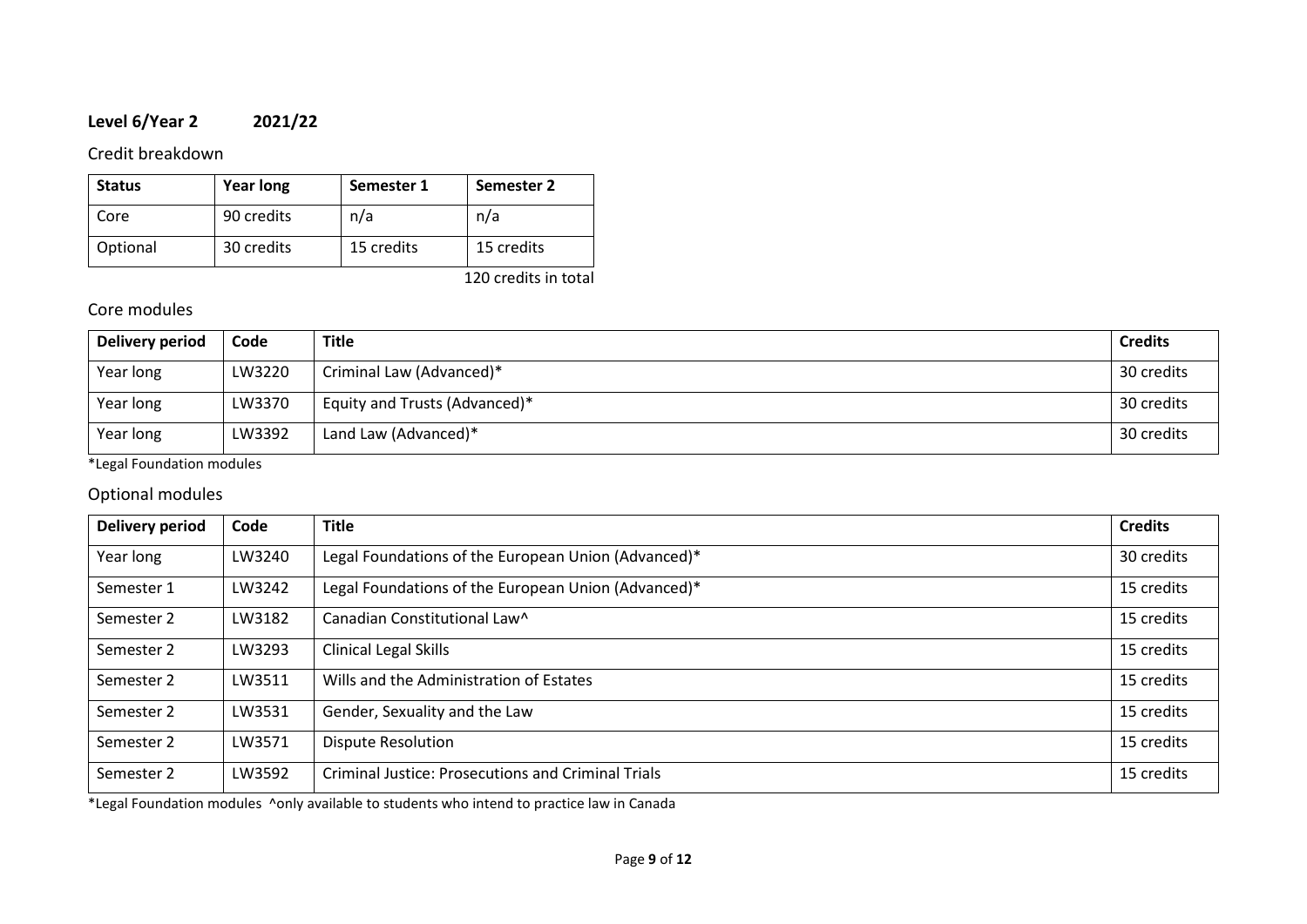# **Appendix 2: Module specifications**

See undergraduat[e module specification database](http://www.le.ac.uk/sas/courses/documentation) (Note - modules are organized by year of delivery).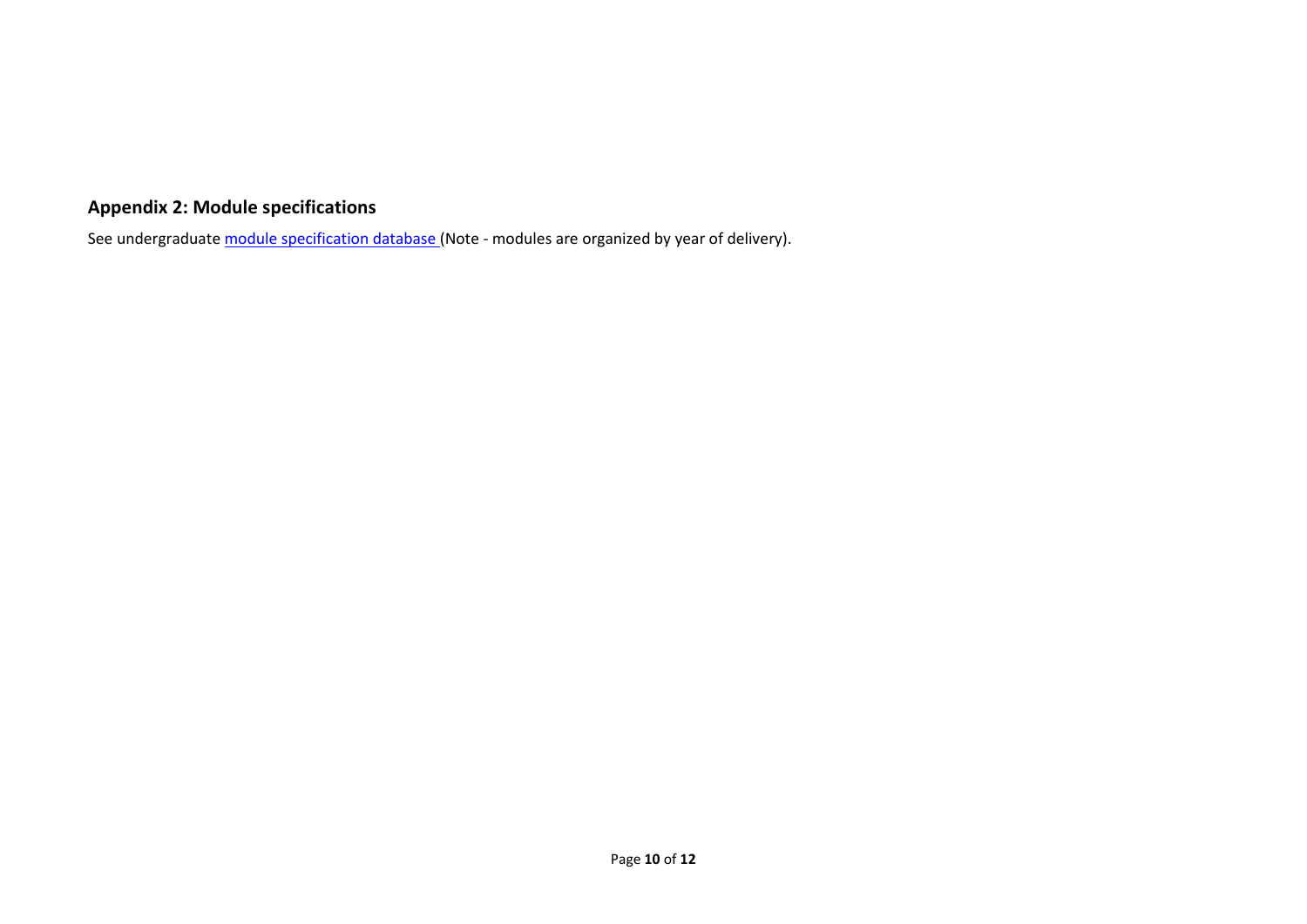**Appendix 3: Skills matrix**